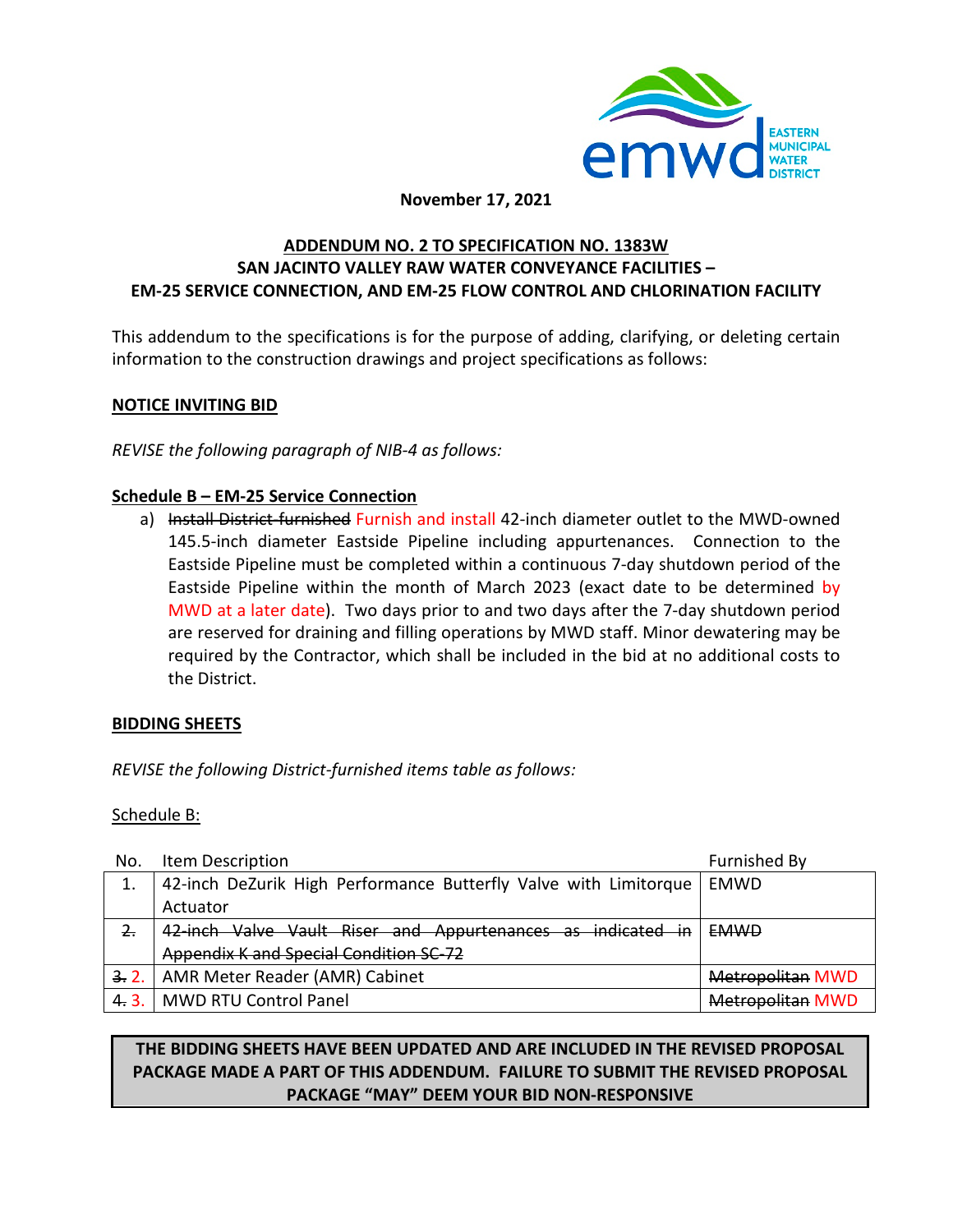# **GENERAL CONDITIONS**

### **00066 Section H, Permits**

*REVISE* first paragraph as follows:

**The Contractor shall procure all permits and licenses unless previously obtained by the District and provided within these contract documents; the District will reimburse/pay for any cost of any inspections and the Contractor shall be responsible for of all other charges, fees and taxes; and the Contractor shall give all notices necessary and incidental to the due and lawful prosecution of the work; except as follows**:

### **SPECIAL CONDITIONS**

### **SC-03. Scope of Work.**

*REVISE the following paragraph of SC-03 as follows*:

#### **B. Schedule B – EM-25 Service Connection**

1. Install the District-furnished Furnish and install 42-inch diameter outlet riser to the MWD-owned 145.5-inch diameter Eastside Pipeline, including appurtenances. Connection to the Eastside Pipeline must be completed within a continuous 7-day shutdown period of the Eastside Pipeline. The shutdown period will be scheduled within the month of March 2023. The exact shutdown start and end dates will be confirmed at a later time by MWD.

### **SC-08. Liquidated Damages.**

*ADD the following to "MWD Shutdown Liquidated Damages."*:

If, due to Contractor's sole negligence or willful misconduct, Contractor has not satisfactorily completed the required preparations or has not secured or mobilized the necessary personnel, materials, equipment, and/or tools that results in cause for District to order the delay of and rescheduling of the MWD shutdown as provisioned for in the Contract Documents, Contractor shall pay District, and District will pay MWD, up to one million dollars (\$1,000,000). Actual damages will be assessed at the time of such shutdown reschedule.

### **SC-72. 42-inch Valve Vault Riser.**

*DELETE SC-72. 42-inch Valve Vault Riser in its entirety and REPLACE with the following*:

**SC-72. Submittal Requirements (Schedule B)**. No later than 60 calendar days after Notice to Proceed (NTP), Contractor shall submit shop drawing(s) for all items required to perform the 42-inch connection to the MWD Eastside Pipeline including but not limited to all piping, fittings, valves, and everything appurtenant thereto.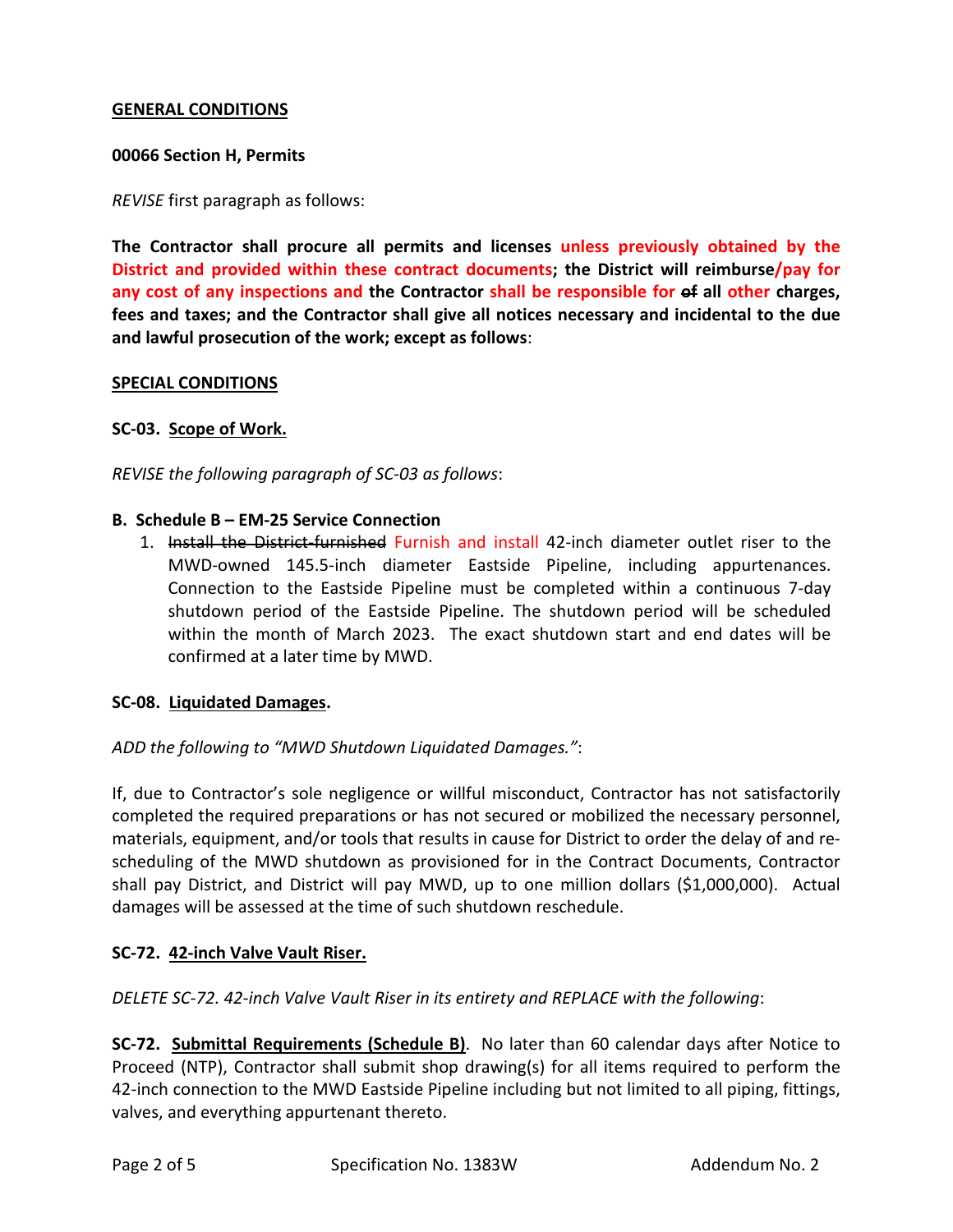Shop drawing(s) shall also include all materials necessary to achieve double isolation as specified in Special Condition SC-77 – MWD EM-25 Service Connection Shutdown Provisions.

#### **SECTION P – EMWD CONTRACT DRAWINGS (Schedule A)**

**P-05. EMWD EM-25 Flow Control and Chlorination Facility Construction Drawings (Schedule A).**

*REPLACE the following drawings (revisions shown as clouded area):*

Drawing No. D-59262 Drawing No. D-59263 Drawing No. D-59264

#### **SECTION P – MWD CONTRACT DRAWINGS (Schedule B)**

#### **P-03. MWD EM-25 Eastside Pipeline Service Connection Construction Drawings (Schedule B).**

*REPLACE the following drawings (revisions shown as clouded area):*

Drawing No. B-170356 Drawing No. B-170361 Drawing No. B-170362 Drawing No. B-170363 Drawing No. B-170373 Drawing No. B-170382 Drawing No. B-170383 Drawing No. B-170387 Drawing No. B-170390 Drawing No. B-170391 Drawing No. B-170392 Drawing No. B-170393 Drawing No. B-170394 Drawing No. B-170395 Drawing No. B-170396 Drawing No. B-170397 Drawing No. B-170398 Drawing No. B-170399 Drawing No. B-170400 Drawing No. B-170402 Drawing No. B-170388 Drawing No. B-170389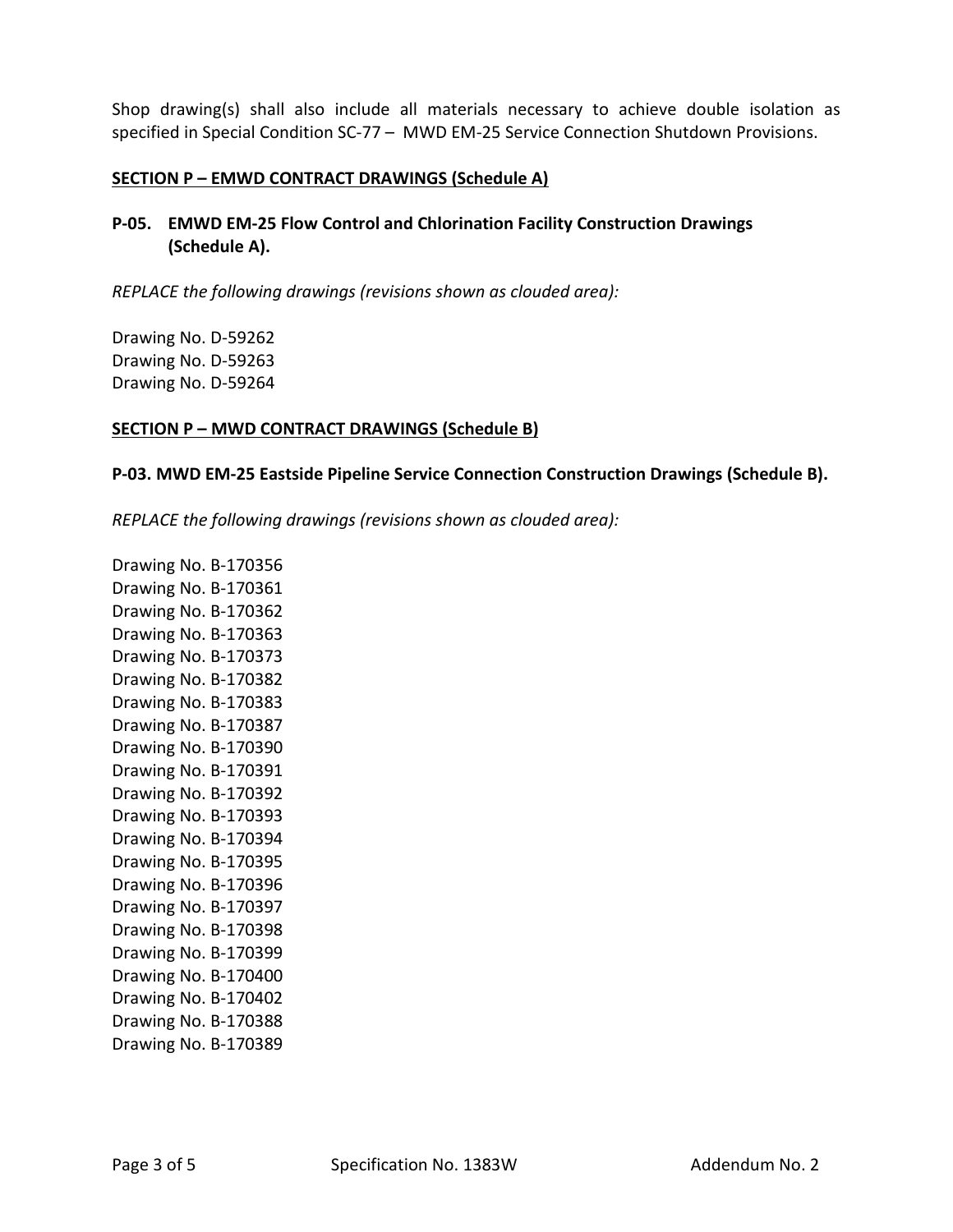# **MWD DETAILED PROVISIONS (SCHEDULE B) – EM-25 SERVICE CONNECTION**

*REVISE Section 01100 – Shutdowns, 3.01 B. 4. as follows:*

The Contractor shall use the design plans and specifications for Schedule A and Schedule B to complete the following specific items of work. Work shall be approved prior to commencement of the shutdown period.

- a. Contractor shall install, at a minimum, piping, valves and appurtenances sufficient to achieve two independent and fully redundant means of isolation (150 psi rated) between each downstream pipe outlet and the Eastside Pipeline.
	- (1) Contractor shall install a minimum of 80 linear feet of 42-inch diameter piping, 42-inch high performance butterfly valve, 8-inch high performance butterfly valves, 42-inch flow measuring spool and transducers, and 42-inch wafer style check valve per Schedule B.
	- (2) Contractor shall install a minimum of 35 linear feet of 42-inch diameter piping, 148 linear feet of 60-inch diameter piping, and 42-inch flanged butterfly valve with chainwheel operator per Schedule A.
	- (3) Valves and appurtenances to be installed during the shutdown period shall be constructed, tested, and accepted prior to commencement of shutdown except as otherwise specified in the Contract Documents.
- b. With the acceptance of MWD, the immediate area around the connection point of the Eastside Pipeline shall be excavated, cleaned, and inspected for compliance with the design requirements.
- c. Contractor shall support, as necessary, the newly installed 42-inch pipe, and other all facilities requiring support.
- d. All materials and equipment required to construct the final connection shall be tested, on-site, and ready for installation a minimum of 30 calendar days prior to the scheduled shutdown and tie-in.

### **APPENDICES**

### **Appendix K District-Furnished 42-inch Riser (Schedule B only)**

*DELETE Appendix K in its entirety.*